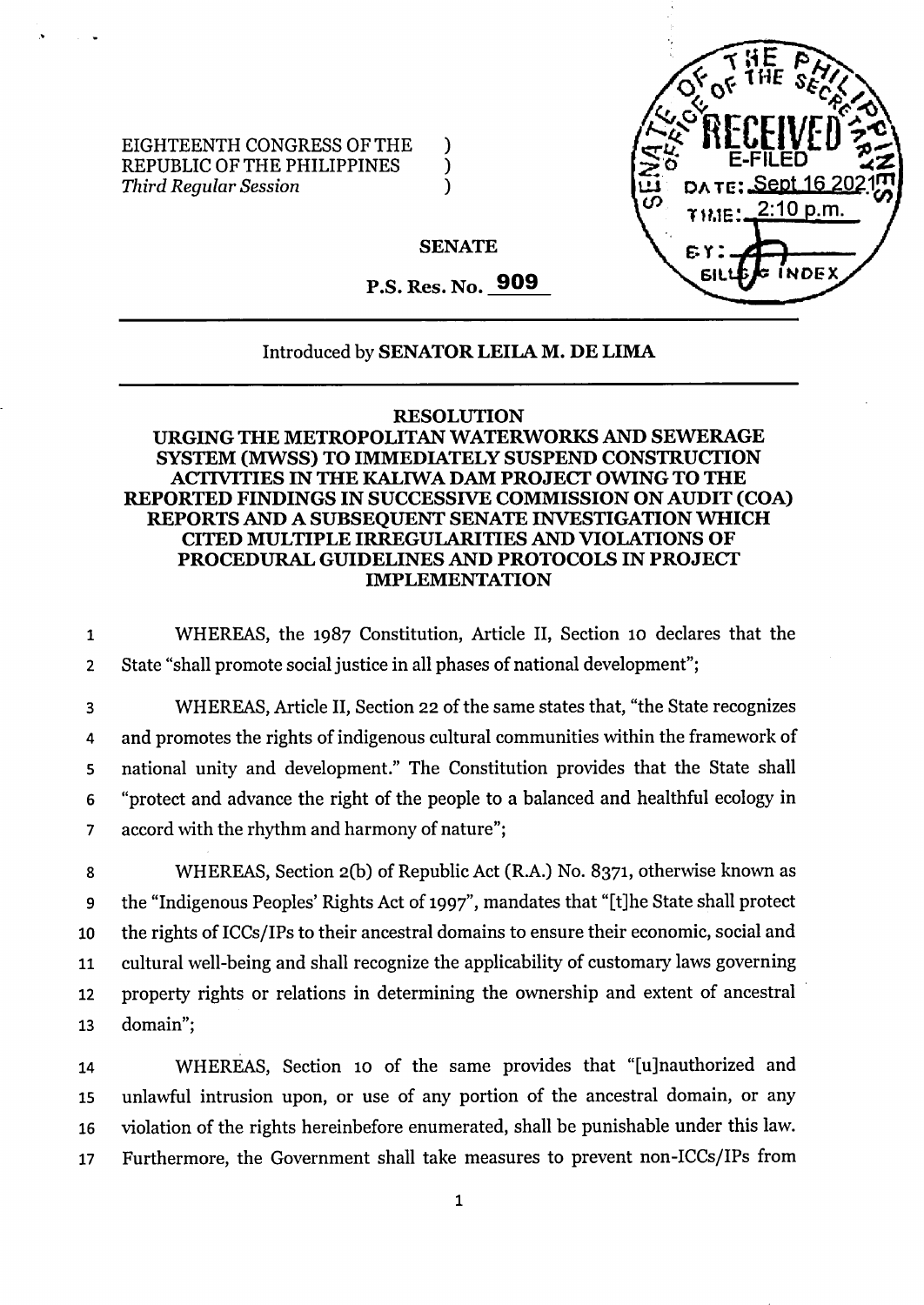taking advantage ofthe ICCs/IPs customs or lack of understanding of laws to secure 2 ownership, possession of land belonging to said ICCs/IPs";

 WHEREAS, dams are among the many types of infrastructures designed to harness and utilize natural water resources for the Filipino people. Controversies have constantly surrounded large dam projects going back as far as the late 1970s. Their construction is always met with fierce resistance from various groups due to their destructive effects on local communities as well as the surrounding ecosystem. 8 Among the permanent damages that the construction of large dams have caused are: 1) siltation, where rocks and sand builds up upstream, at the back of the dam, thereby debilitating its flood control function; 2) displacement of human settlements, particularly indigenous peoples and farmer settlers including their sources of livelihood and income; 3) increasing food insecurity, as large dams divert water from its original course or limit its flow towards local communities and their farmlands; and 4) human rights violations as a number of various environmental and indigenous peoples' activists have become the target of State-sanctioned and 16 perpetrated acts of violence and coercion;<sup>1</sup>

 WHEREAS, one such dam project which has met much resistance from various groups and stirred controversies is the Kaliwa Dam. The project is envisioned as a new water source to be constructed to meet the increasing demand ofthe people of Metro Manila, Rizal and Quezon by constructing another dam and to reduce total dependence on the Angat Dam;2

 WHEREAS, despite its purported benefits, issues and controversies have surrounded the project since its inception. Critics have pointed to the adverse impact it will have as more than 100,000 people downstream stand to be displaced by 25 possible flooding upon construction of the dam. The biodiversity of the Sierra Madre 26 is also threatened as almost 300 hectares of forest ecosystems will be submerged;<sup>3</sup>

 WHEREAS, critics have also pointed to the Kaliwa Dam project as a "debt trap" and have outlined how the government has severely overblown its benefits

<sup>2</sup> Metropolitan Waterworks and Sewerage System (28 March 2019) NEW WATER SOURCE: KALIWA DAM VS. INTAKE WEIR (JAPANESE *PROPOSAL).* **Retrieved last 13 September 2021 from: [https://mwss.gov.ph/why-the-ncws-kaliwa-dam-instead-of-the-japanese-proposed](https://mwss.gov.ph/why-the-ncws-kaliwa-dam-instead-of-the-japanese-proposed-kaliwa-weir-project/)[kaliwa-weir-project/](https://mwss.gov.ph/why-the-ncws-kaliwa-dam-instead-of-the-japanese-proposed-kaliwa-weir-project/)**

<sup>&</sup>lt;sup>1</sup> IBON Foundation, Inc. (2018). Large dams in the Philippines and sustainable options (pp. 24-29, Publication). Quezon City.

 **Santos, T. G. (28 February 2020).** *Stop Kaliwa Dam construction -CBCP.* **Retrieved 13 September 2021, from <https://newsinfo.inquirer.net/1234441/stop-kaliwa-dam-construction-cbcp>**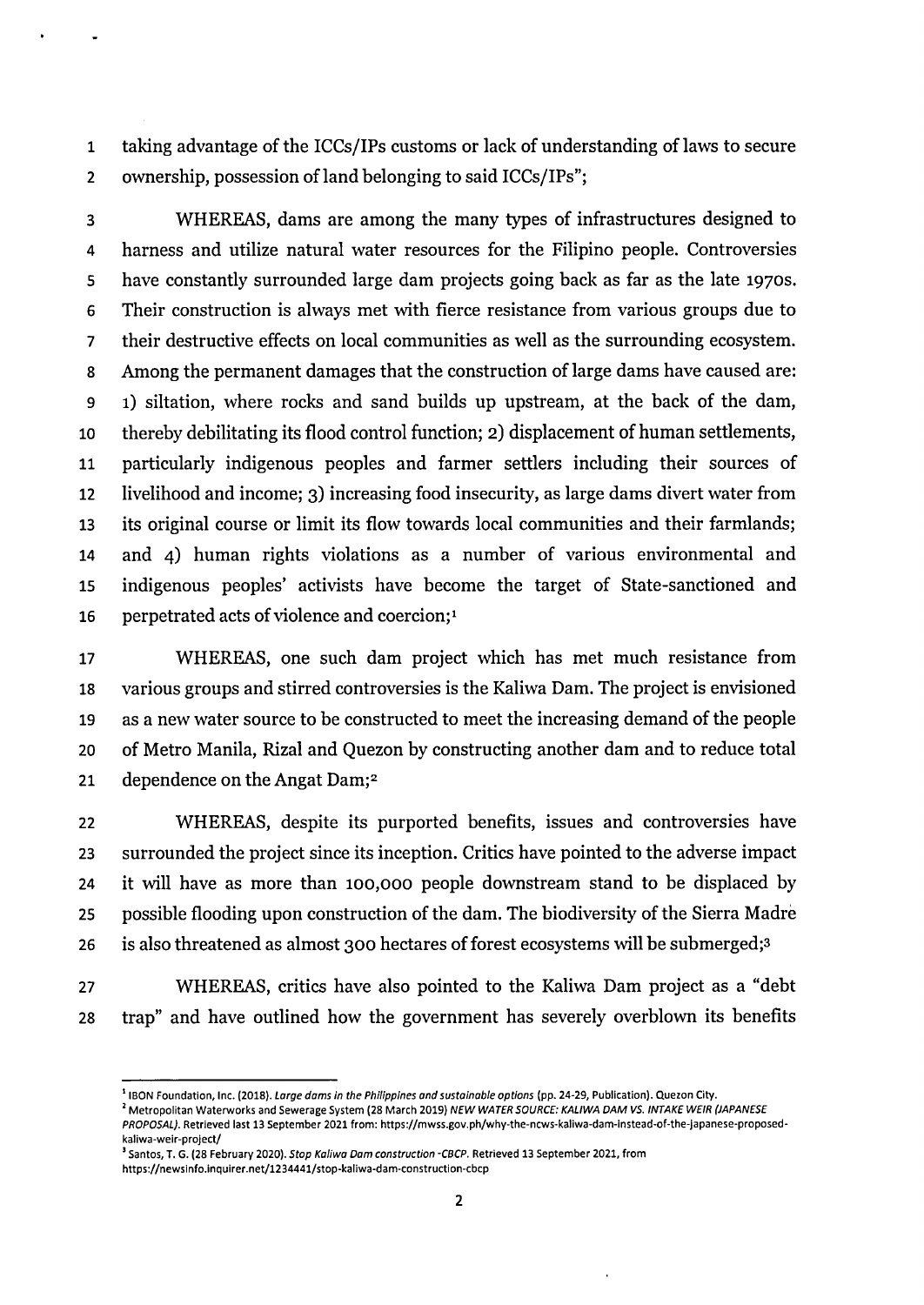while simultaneously downplaying its risks.4 Critics have observed how the loan agreement is unfavorably tilted towards China with its unusually high interest rate, exclusivity to Chinese contactors, bias for Chinese laws, and potential to compromise Philippine patrimonial assets and properties in arbitration proceedings;s

 WHEREAS, further issues were uncovered in June 2019 when the Commission on Audit (COA) issued an audit observation memorandum (AOM) to the Metropolitan Waterworks and Sewerage System (MWSS) for appearing to rig the bidding process for the project in favor of China Energy Engineering Corporation Limited;6

 WHEREAS, in September 2020, in the COA's 2019 annual audit report on the MWSS, the COA had once again flagged the water agency for issuing a notice to proceed (NTP) to the contractor, China Energy Engineering Corporation Limited, despite its non-compliance with the requirements under the loan agreement, as it failed to secure consent from affected indigenous peoples (IP) and provide a copy of the environmental compliance certificate (ECC);7

 WHEREAS, on 2 March 2021, despite the subsequent lockdowns and restrictions to movement brought by the government's effort to manage the COVID- 19 pandemic, it was reportedly observed that the project's Chinese proponents were being allowed to continue inspections and drilling on the site while lockdown restrictions are enforced on the indigenous peoples. An access road to the planned site was also being built despite the construction activity's lack of Free and Prior 22 Informed Consent (FPIC) from the indigenous community;<sup>8</sup>

 WHEREAS, in a separate report on 24 March 2021, it was reported that 24 indigenous people who would be affected by the construction of the Kaliwa Dam have yet to give their consent to its construction. According to *Samahan ng Katutubong Agta, Dumagat, Remontado* president Marcelino Tena, five of six clusters of

<sup>&</sup>lt;sup>4</sup> Punongbayan, J. (21 March 2019). [ANALYSIS] Kaliwa Dam: Is China's involvement cause for concern? Retrieved 13 September 2021, from **<https://www.rappler.com/voices/thought-leaders/analysis-is-china-involvement-kaliwa-dam-project-cause-concern>**

<sup>&</sup>lt;sup>5</sup> IBON Foundation. (11 October 2020). *Four reasons why the Kaliwa Dam Project loan is onerous*. Retrieved 13 September 2021, from **<https://www.ibon.org/four-reasons-why-the-kaiiwa-dam-project-ioan-is-onerous/>**

<sup>&</sup>lt;sup>6</sup> Buan, L. (19 August 2019). *Kaliwa Dam bidding looks rigged for China Energy – COA*. Retrieved 13 September 2021, from **<https://www.rappier.com/nation/coa-memo-kaiiwa-dam-bidding-china-energy>**

<sup>&</sup>lt;sup>7</sup> CNN Philippines Staff. (13 September 2020). COA flags P12-billion Kaliwa Dam project for absence of environmental compliance, consent *from iPs.* **Retrieved 13 September 2021, from [https://www.cnnphiiippines.com/news/2020/9/ll/COA-fiags-Kaiiwa-Dam-absence](https://www.cnnphiiippines.com/news/2020/9/ll/COA-fiags-Kaiiwa-Dam-absence-environmentai-compiiance-consent-iPs-.htmi)[environmentai-compiiance-consent-iPs-.htmi](https://www.cnnphiiippines.com/news/2020/9/ll/COA-fiags-Kaiiwa-Dam-absence-environmentai-compiiance-consent-iPs-.htmi)**

 $^{\rm 8}$  Algo, J.L. (2 March 2021). *Algo: The resilience of indigenous peoples in the Covid-19 era.* Retrieved 13 September 2021, from **<https://www.sunstar.com.ph/articie/1887518/Maniia/Opinion/Aigo-The-resiiience-of-indigenous-peopies-in-the-Covid-19-era>**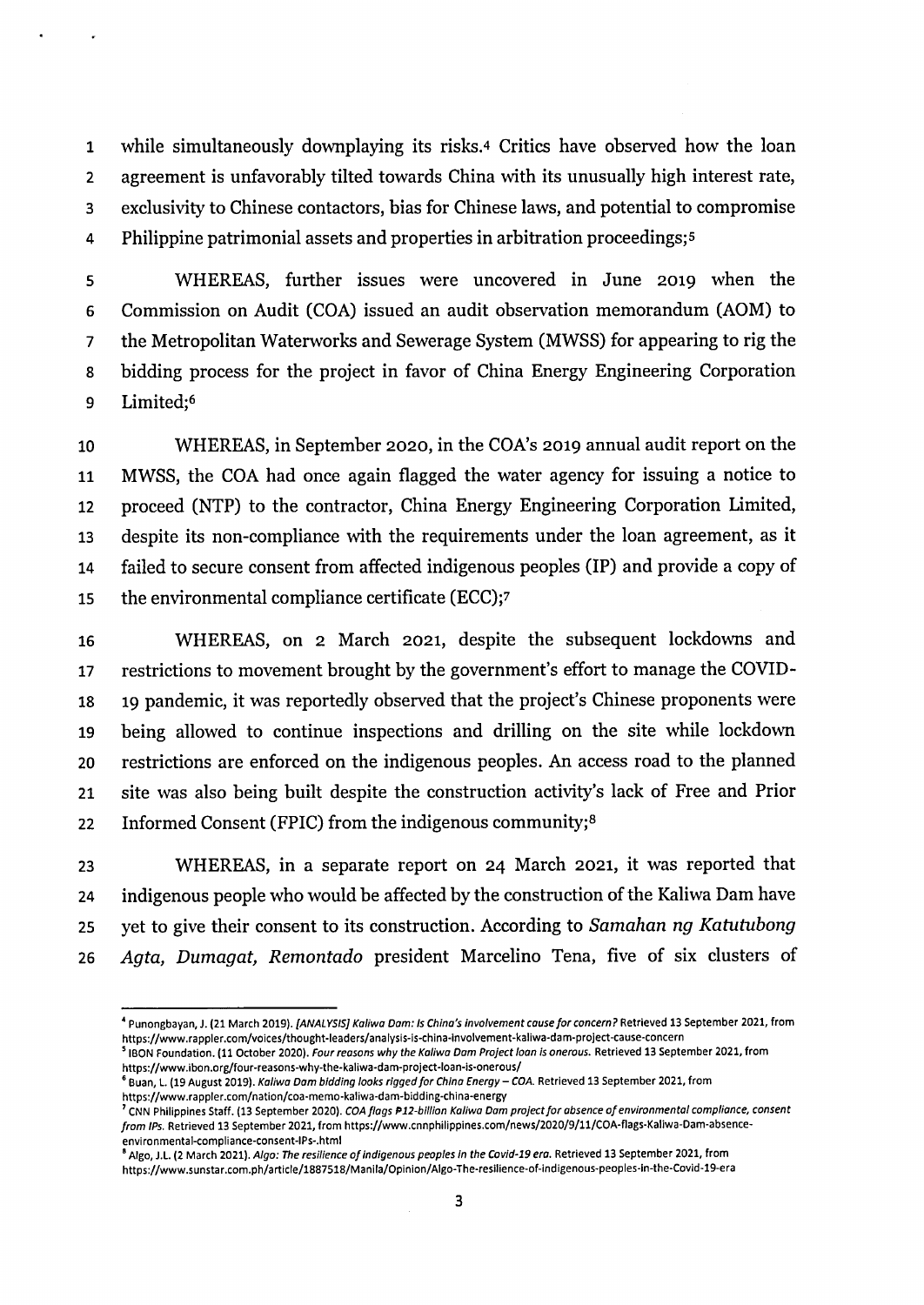Indigenous people consulted by the MWSS on the dam's construction rejected the project;9

 WHEREAS, in September 2021, the COA, for the third time, flagged the MWSS for proceeding with the implementation of the Kaliwa Dam project without proof of compliance with environmental prerequisites and submission of necessary permits. The report noted that based on the MWSS' 2020 report on projects, programs and activities, the detailed engineering and design phase of the dam project was 92.67 percent complete at the end of the year. This was despite the MWSS' failure to show proof that the preconditions set by the Department of Environment and Natural Resources (DENR) under an environmental compliance certificate issued on <sup>11</sup> October 2019 have been complied with;10

 WHEREAS, a Senate investigation into the Kaliwa Dam project was concluded in July of this year. In its Committee Report, the Committee on Cultural Communities stated that "laws protecting indigenous peoples' rights were not complied with in the course of implementing the Kaliwa Dam Project"11 as activities in relation thereto were undertaken prior to the finalization of the Free and Prior Informed Consent (FPIC) process in violation of the Indigenous Cultural Communities/Indigenous Peoples (ICCs/IPs) protected rights;

 WHEREAS, the Committee also stressed that the National Commission on Indigenous Peoples (NCIP) should have exercised its injunctive powers to enjoin 21 construction activities until all requirements are met by the project proponents;<sup>12</sup>

 WHEREAS, government remains hell-bent to push forward with the project, despite credible claims that the social, cultural, environmental, and economic costs 24 of the Kaliwa Dam Project outweigh its purported benefits;

 WHEREAS, there is a need to suspend all construction activities on the Kaliwa Dam project immediately, until all its prerequisites are met by the implementing agencies;

<sup>&</sup>lt;sup>9</sup> Gregorio, X. (24 March 2021). Indigenous people yet to agree to Kaliwa Dam's construction. Retrieved 13 September 2021, from **<https://www.phiistar.eom/headiines/2021/03/24/2086644/indigenous-people-yet-agree-kaliwa-dams-construction>** p<br>Marcelo, E. (9 September 2021). COA flags MWSS over P12 billion Kaliwa Dam project. Retrieved 13 September 2021, from

**<https://www.philstar.eom/nation/2021/09/09/2125794/coa-flags-mwss-over-pl2-biiiion-kaiiwa-dam-project>** <sup>11</sup> Senate Committee on Cultural Communities & Senate Committee on Public Works. (19 July 2021) Committee Report No. 275, p. 40.

<sup>&</sup>lt;sup>12</sup> Senate Committee on Cultural Communities & Senate Committee on Public Works. (19 July 2021) Committee Report No. 275, p. 54.